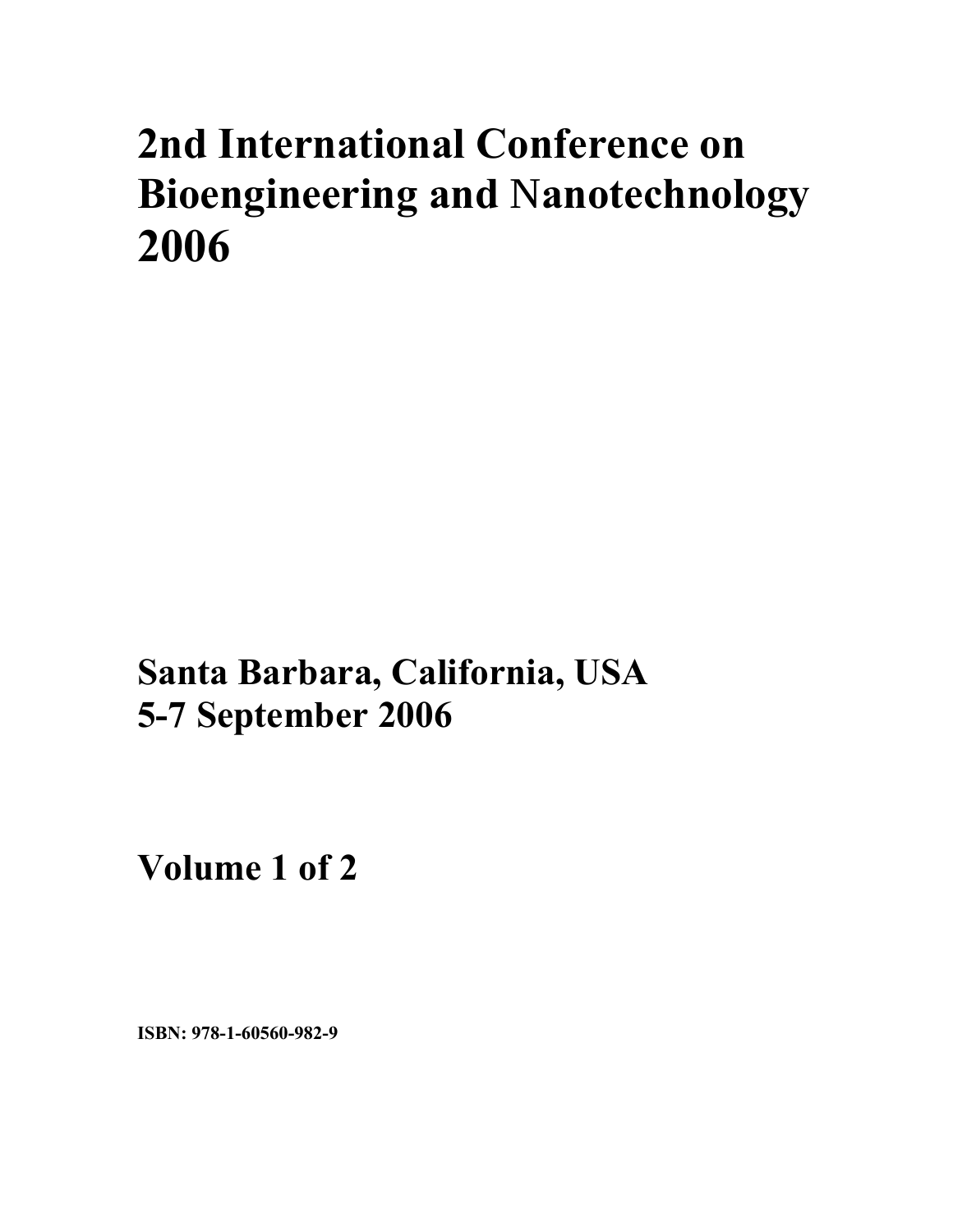#### **Printed from e-media with permission by:**

Curran Associates, Inc. 57 Morehouse Lane Red Hook, NY 12571 **[www.proceedings.com](http://www.proceedings.com/)**

**Some format issues inherent in the e-media version may also appear in this print version.** 

Copyright© (2006) by the Society for Biological Engineering All rights reserved.

Printed by Curran Associates, Inc. (2009)

For permission requests, please contact the Society for Biological Engineering at the address below.

Society for Biological Engineering 3 Park Avenue New York, New York 10016-5991

Phone: 646-495-1381

bio@aiche.org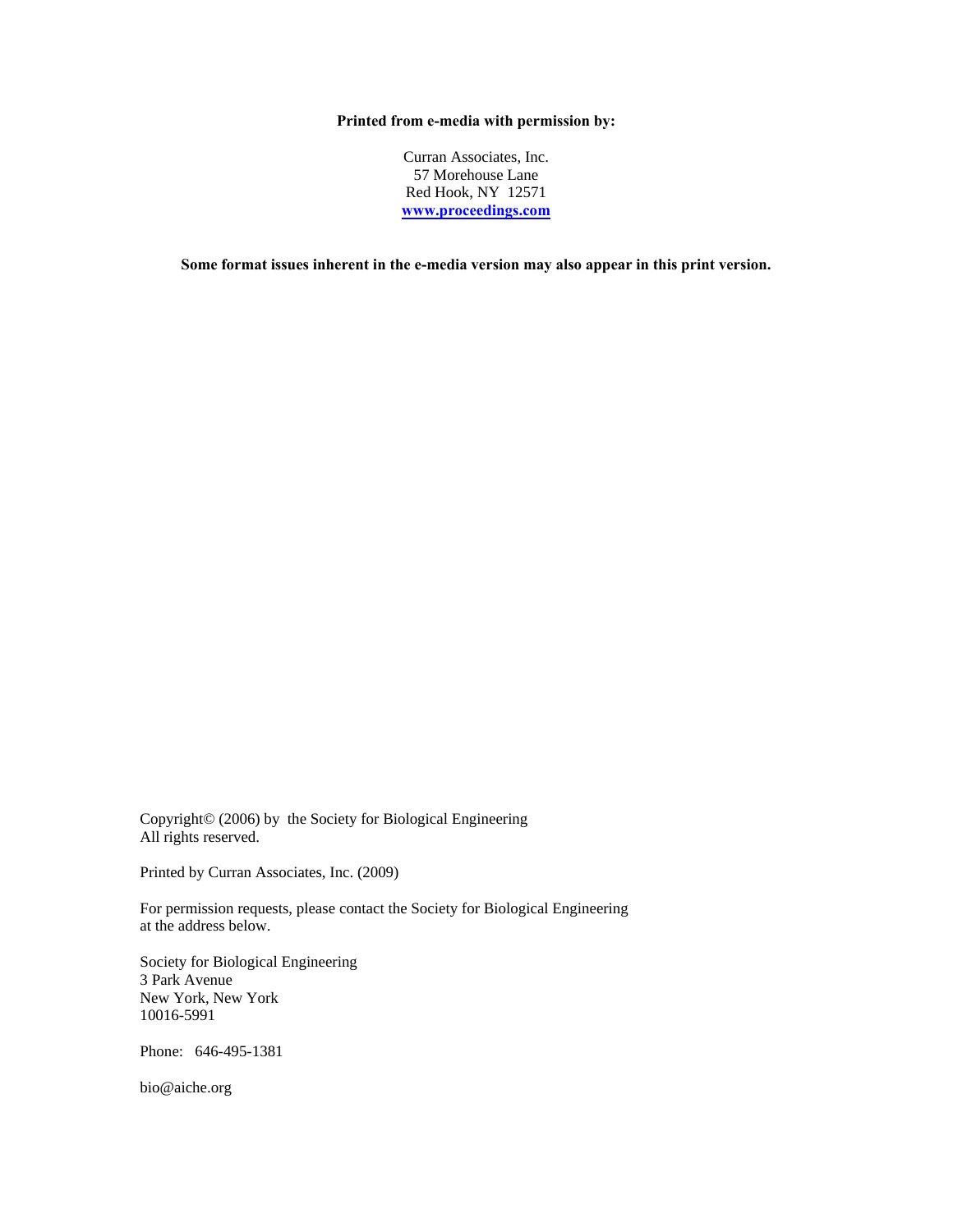## **TABLE OF CONTENTS**

#### **Volume 1**

| A Genetic Tool-Kit for the Synthesis and Assembly of Materials for Electronics and Energy1<br>Angela Belcher, Evelyn Hu, Brent Iverson, Dane Wittrup, Paula Hammond, Yet-Ming Chiang                                     |  |
|--------------------------------------------------------------------------------------------------------------------------------------------------------------------------------------------------------------------------|--|
| Erkki Ruoslahti                                                                                                                                                                                                          |  |
| Karen Wooley                                                                                                                                                                                                             |  |
| Engineering the Microbubble Shell for Molecular Imaging and Targeted Drug Delivery 159<br>Mark A. Borden, Kathy Ferrara                                                                                                  |  |
| Praveen Kumar Vemula                                                                                                                                                                                                     |  |
| <b>CNS Regeneeration and Nano Neuro - Knitting Peptide Nanofiber Scaffold for Brain</b><br>Rutledge Ellis-Behnke                                                                                                         |  |
| Annelise Barron                                                                                                                                                                                                          |  |
| Peidong Yang                                                                                                                                                                                                             |  |
| Debra Auguste                                                                                                                                                                                                            |  |
| Chondrocyte Metabolism and Nitric Oxide Production in Mechanically Stimulated PEG<br>Idalis Villanueva, Stephanie Bryant                                                                                                 |  |
| Lipid Bilayer Membrane Self-Assembly by Solvent Extraction in a Microfluidic Chennel330<br>Noah Malmstadt, Michael Nash, Robert Purnell, Jacob Schmidt                                                                   |  |
| Application of Magnetic Tweezers to Screening Specific Molecular Interactions344<br>Hao Shang, Won Suk Chang, Gil Lee                                                                                                    |  |
| Anand Asthagiri                                                                                                                                                                                                          |  |
| Dynamics of Surface Water Molecules Around Hydrophilic and Hydrophobic Parts of a<br>Cecile Malardier-Jugroot, Teresa Head-Gordon                                                                                        |  |
| Controlled Assembly of Virus-like Particles Allows Incorporation of Gold Nanoparticles<br>Marcus Niebert, James Riches, Mark Howes, Charles Ferguson, Robert Parton, Llew Rintoul, Peter<br>Fredericks, Anton Middelberg |  |
| Rapid Parallel Directed Assembly of Multilayer BioNanoparticle Structures Using an<br>Michael Heller, Dietrich Dehlinger, Benjamin Sullivan, Sadik Esener                                                                |  |
| Kerem Unal, J. Frommer, H.K. Wickramasinghe                                                                                                                                                                              |  |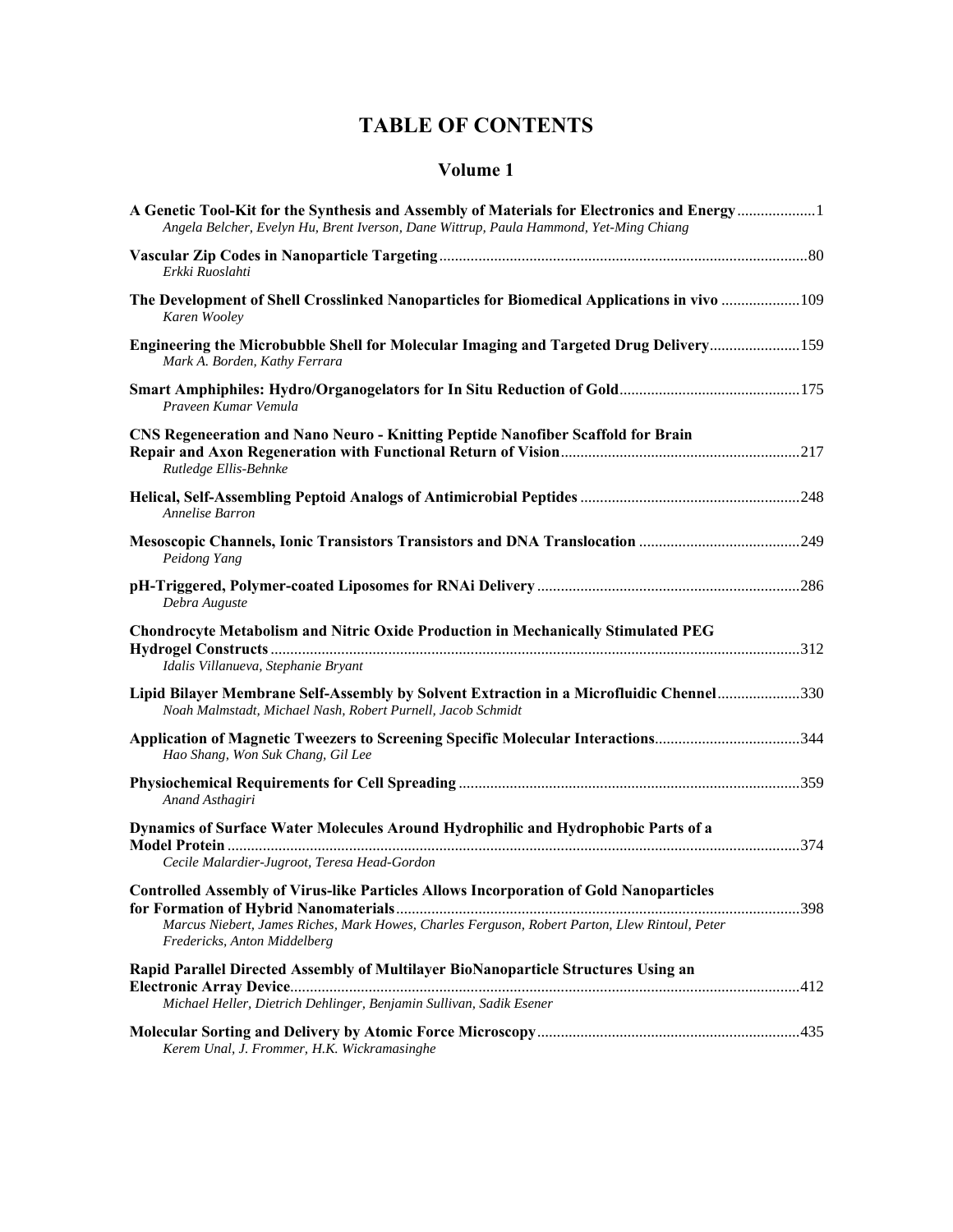| <b>Two-Stage Diatom Cell Culture for the Fabrication of Optoelectronic Materials Ordered</b>                                          |  |
|---------------------------------------------------------------------------------------------------------------------------------------|--|
| Gregory Rorrer, Alex Chang, Tian Qin, Clayton Jeffryes, Tim Gutu, Jun Jiao, Raj Solaski                                               |  |
| Rudolph Magyar, Y. Simon-Manso, V. Mujica, C. Gonzalez, M. Marquez                                                                    |  |
| Scott Grayson                                                                                                                         |  |
| Nanoscale Mechanical Characterisation of Amyloid Fibrils Discovered in Natural Adhesives515<br>Suzi Jarvis                            |  |
| Direct Observation of the Tree-state Folding of Single Molecules of RNase H Using Optical<br>Ciro Cecconi, Beth Shank, Susan Marqusee |  |
| Carlo Montemagno                                                                                                                      |  |
| Jackie Ying, Karl Schumacher, Jeremy loh, Yu Han, Su S. Lee, Yuangang, Zheng, Tamil Selvan                                            |  |
| Rajesh Naik                                                                                                                           |  |
| Magnetic Nanocrystals and Semiconductor Quantum Dots as Building Blocks for Bio-tags<br>V. Jo Davisson                                |  |
| Magnetic Nanocrystals and Semiconductor QDots as Building Blocks for Biotags and                                                      |  |
| Christopher Murray, D. Talapin E. Shevchenko, J. Urban, S. Grancharov, G. Held, S. O'Brien, C.B.<br>Murray                            |  |

### **Volume 2**

| Bio/Medical Application of Carbon Nanotubes based on their Systematic Biological                          |  |
|-----------------------------------------------------------------------------------------------------------|--|
| Morinobu Endo, S. Koyama                                                                                  |  |
| Jong-Duk Kim                                                                                              |  |
| Bruce Hinds, Mainak Majumder, Haranath Vaddil, Audra Stinchcomb                                           |  |
| <b>Engineering of Blue Fluorescent Protein by Coupling Computational Design and Library</b><br>Marco Mena |  |
| Pathway Optimization Strategies for Plant Secondary Metabolite Biosynthesis 796<br>Mattheos Koffas        |  |
| Claudiu Giurumescu, Anand Asthagiri                                                                       |  |
| Arup Chakraborty                                                                                          |  |
| Daniel Hammer                                                                                             |  |